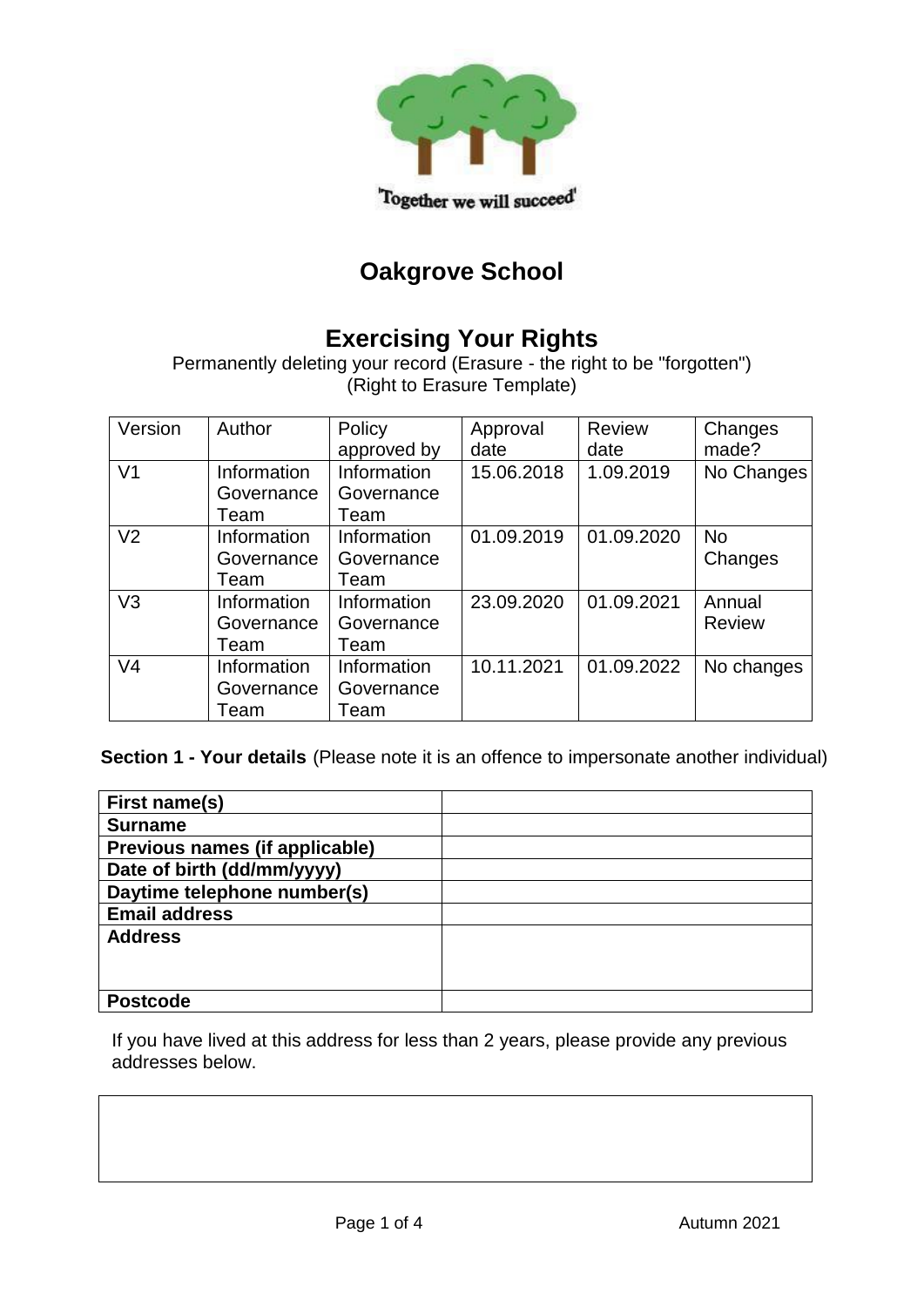### **Section 2 - Your request**

To make sure we understand your request, please specify which records require deleting and why you think this applies. You must meet one of the following criteria:

- you believe we are storing your personal information for longer than is necessary or in breach of a legal obligation that requires its erasure,
- you have decided to withdraw your consent and you ask us to erase your personal information where there is no other legal ground for processing,
- we have accepted an objection made by you to our processing of your personal information and you have further requested that we erase the personal information in question,
- you believe we are processing or publishing your personal information without a legal basis for doing so.

## **Section 3 - What we need from you**

For all requests, we will need documentary proof that you are who you say you are (this is for security reasons to ensure we are dealing with you and that none of your personal information is accessed or interfered with by anyone else falsely claiming to be you)

Please make sure you provide at least two forms of identification. We can accept a copy of a passport, driving license, utility bill, council tax bill or bank statement showing your full name and current postal address.

On receipt of your request, we will send you a written acknowledgment. In some circumstances we may also ask for additional information if necessary.

If your request is for your child under the age of 13, we will require proof of parental responsibility. If your child is over the age of 13 then we require explicit signed consent allowing you access to their information.

#### **Section 4 - How to evidence parental responsibility**

The following would be accepted as proof of parental responsibility;

- birth certificate
- court order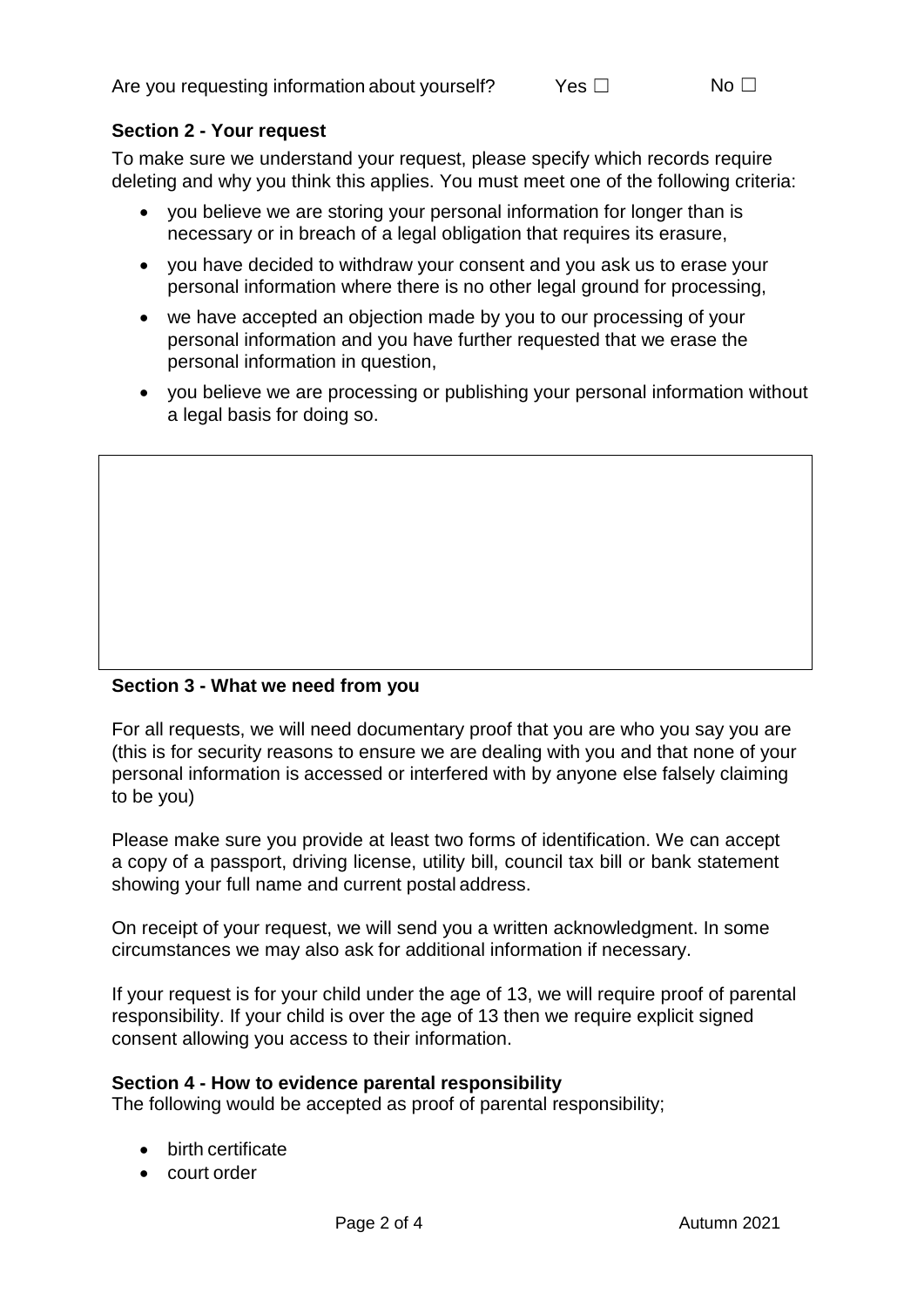- adoption record
- Special Guardianship Order (SGO)

## **Section 5 - How to provide evidence**

You can send scanned copies of your ID/consent/parental responsibility to our email address: schooladmin@oakgrove-primary.stockport.sch.uk or post to: Oakgrove School, Matlock road, Heald Green, Stockport, SK8 3BU

# **Section 6 - Declaration of the Data Subject**

I confirm that I am the data subject named and I am requesting information relating to my own personal data. I understand that the information I have supplied will be used to confirm my identity and help locate the information I have requested.

Sign: **Date:** Date:

### **Section 7 - Declaration of the Data Subject for agent to act on their behalf (if applicable)**

I confirm that I am the data subject. I give permission for the person or organisation named below to act on my behalf in relation to my request. I have enclosed the evidence of my identity and confirm that I want my personal data to be sent to my representative at the address below. I understand that the information I have supplied will be used to confirm my identity and help locate the information I have requested.

Sign: Date:

| Name of agent                       |  |
|-------------------------------------|--|
| <b>Relationship to Data Subject</b> |  |
| <b>Address</b>                      |  |
|                                     |  |
|                                     |  |
| <b>Postcode</b>                     |  |
| <b>Email address</b>                |  |

#### **Section 8 - Our response**

We aim to respond to your request without undue delay and no later than one calendar month counted from the first working day after we are in receipt of your request, and:

- proof of your identity, and
- any further information (where we have requested this from you) we need to process your request and/or locate and retrieve your personal information.

Where it is not possible to respond sooner and the last day before expiry of one calendar month falls over a weekend or on a bank holiday, the latest due date will be treated as the first working day after the weekend or bankholiday.

We will always try to reply to you as quickly as we can. If your request is complex, we may need to extend the length of time required to respond. If this applies, we